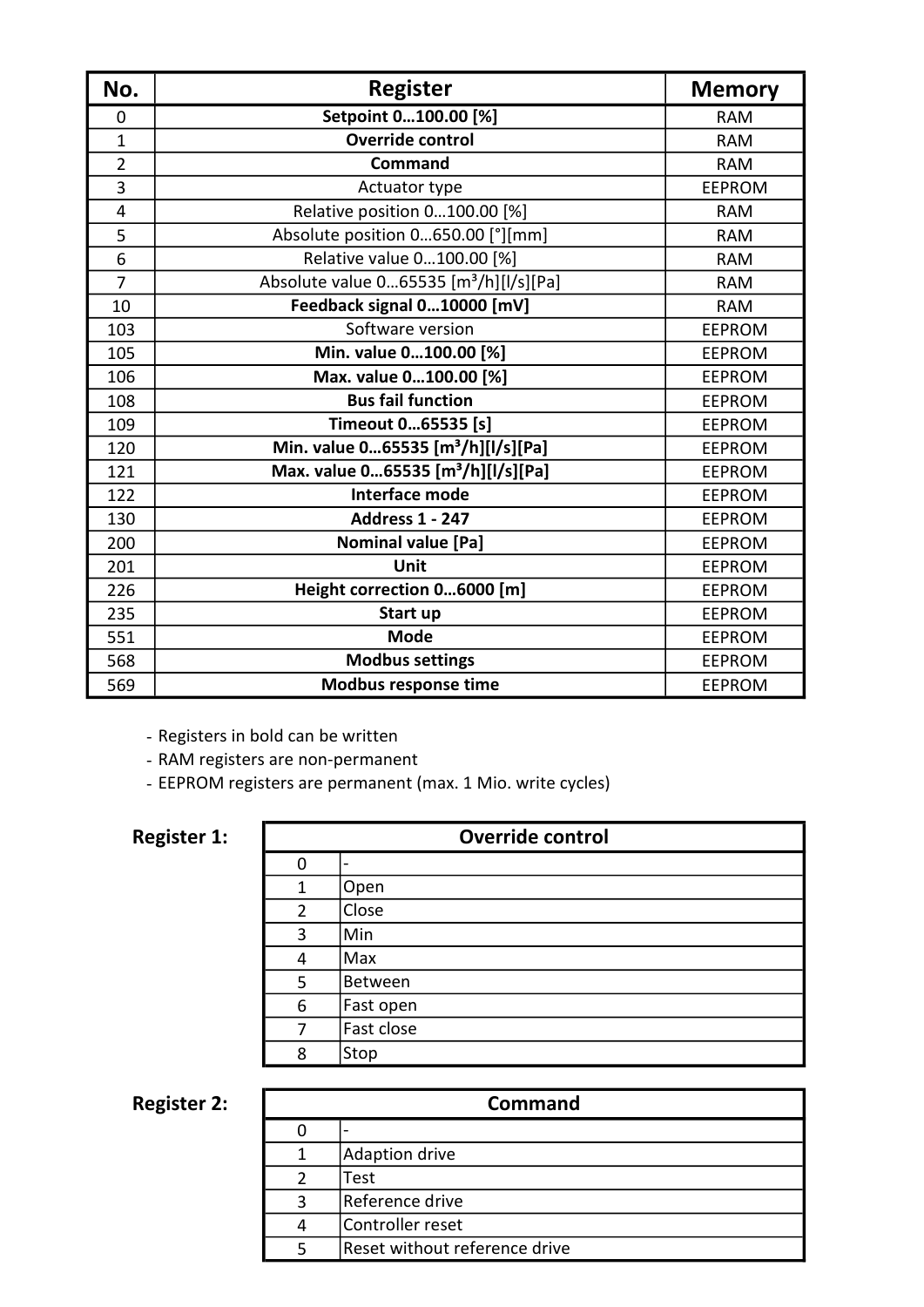### Register 3:

| <b>Actuator type</b> |                          |  |  |
|----------------------|--------------------------|--|--|
|                      | No actuator              |  |  |
|                      | Standard actuator        |  |  |
|                      | VAV actuator             |  |  |
| 3                    | Fire protection actuator |  |  |
|                      | <b>GUAC VAV</b>          |  |  |
|                      | <b>GUAC CM</b>           |  |  |
|                      | GT                       |  |  |

# Register 108:

| <b>Bus fail function*</b> |                                                        |                   |  |  |
|---------------------------|--------------------------------------------------------|-------------------|--|--|
| 0                         | Last setpoint (function deactivated in analog control) |                   |  |  |
| 1                         | Close by bus timeout                                   |                   |  |  |
| $\overline{2}$            | Open by bus timeout                                    | timeout >120s     |  |  |
| 3                         | Vmin by bus timeout                                    |                   |  |  |
| 4                         | Vbtw by bus timeout                                    | (default setting) |  |  |
| 5                         | Vmax by bus timeout                                    |                   |  |  |
|                           |                                                        |                   |  |  |

\*retriggered by any read/write command to actuator´s address

# Register 122:

| Interface mode |                       |                        |  |
|----------------|-----------------------|------------------------|--|
| Value          | <b>Signal input</b>   | <b>Feedback signal</b> |  |
| 0              | Analog (0)210 V       | $(0)$ 210 V            |  |
|                | Modbus via register 0 | $(0)$ 210 V            |  |
| $\mathcal{P}$  | Modbus via register 0 | Register 10            |  |
| ર              | Analog (0)210 V       | Register 10            |  |

# Register 201:

| Unit           |                             |  |
|----------------|-----------------------------|--|
| 0              | [1/s]                       |  |
| 1              | $\sqrt{m^3/h}$              |  |
| $\overline{2}$ | [Pa]                        |  |
| 3              | $[$ in H <sub>2</sub> O $]$ |  |
| 4              | [°]                         |  |
| 5              | [mm]                        |  |
| 6              | [cfm]                       |  |

# Register 235:

| Start up |                                                     |  |  |
|----------|-----------------------------------------------------|--|--|
|          | Inormal Operation (drive depends controller signal) |  |  |
|          | Reference drive open                                |  |  |
|          | Reference drive close                               |  |  |
|          | Adaption drive                                      |  |  |